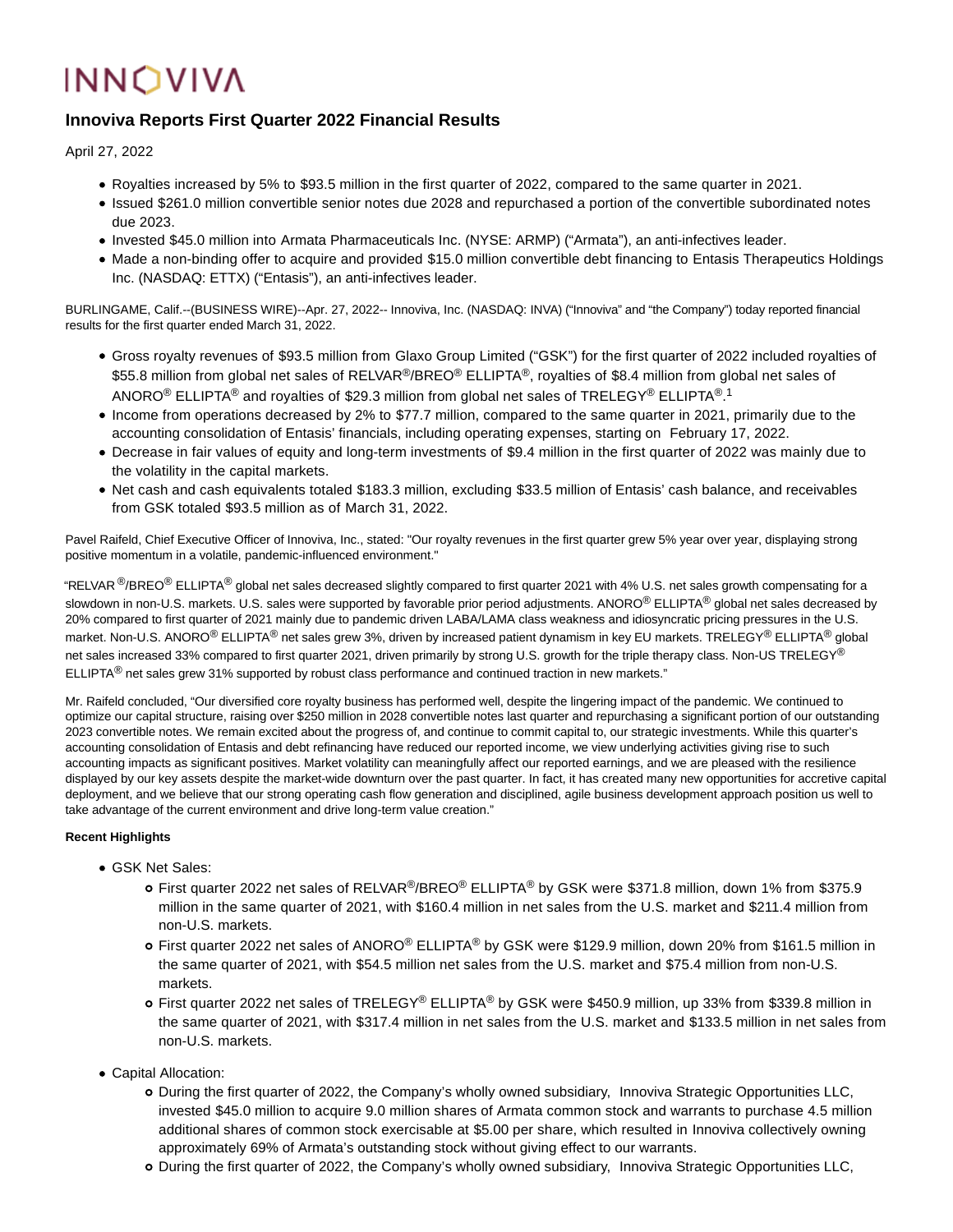purchased a \$15.0 million note from Entasis that is convertible, subject to certain conditions, into Entasis' common shares at \$1.48 per share and an equal number of warrants with \$1.48 per share strike price. The Company also made a non-binding offer to acquire all outstanding equity securities of Entasis that it does not own at \$2.00 per share.

During the first quarter of 2022, the Company issued 2.125% convertible notes due 2028 with principal value of \$261.0 million and used a portion of the proceeds to repurchase \$144.8 million (or approximately 60% of outstanding) notes due 2023, resulting in \$20.7 million accounting loss on debt extinguishment.

In conjunction with the \$15.0 million investment into Entasis on February 17, 2022, the Company determined that it became the primary beneficiary of Entasis in accordance with U.S. GAAP and started to consolidate Entasis financials into the Company financials. The change in accounting treatment does not materially affect Innoviva's underlying financials or business operations.

<sup>1</sup> For TRELEGY<sup>®</sup> ELLIPTA<sup>®</sup>, the amount represents 100% of royalty payments made by GSK to Theravance Respiratory Company, LLC ("TRC"). Innoviva owns 15% of the economic interest in TRC.

#### **About Innoviva**

Innoviva, Inc. (referred to as "Innoviva", the "Company", or "we" and other similar pronouns), is a company with a portfolio of royalties that include respiratory assets partnered with Glaxo Group Limited ("GSK"), including RELVAR <sup>@</sup>/BREO<sup>®</sup> ELLIPTA<sup>®</sup> (fluticasone furoate/ vilanterol, "FF/VI"), ANORO<sup>®</sup> ELLIPTA<sup>®</sup> (umeclidinium bromide/ vilanterol, "UMEC/VI") and TRELEGY ® ELLIPTA<sup>®</sup> (the combination FF/UMEC/VI). Under the Long-Acting Beta2 Agonist ("LABA") Collaboration Agreement, Innoviva is entitled to receive royalties from GSK on sales of RELVAR<sup>®</sup>/BREO<sup>®</sup> ELLIPTA<sup>®</sup> and ANORO<sup>®</sup> ELLIPTA<sup>®</sup>. Innoviva is also entitled to 15% of royalty payments made by GSK under its agreements originally entered into with us, and since assigned to Theravance Respiratory Company, LLC ("TRC"), relating to TRELEGY ® ELLIPTA® and any other product or combination of products that may be discovered and developed in the future under the LABA Collaboration Agreement and the Strategic Alliance Agreement with GSK (referred to herein as the "GSK Agreements"), which have been assigned to TRC other than RELVAR <sup>®</sup>/BREO<sup>®</sup> ELLIPTA<sup>®</sup> and ANORO® ELLIPTA®.

ANORO<sup>®</sup>, RELVAR<sup>®</sup>, BREO<sup>®</sup>, TRELEGY<sup>®</sup> and ELLIPTA<sup>®</sup> are trademarks of the GlaxoSmithKline group of companies.

#### **Forward Looking Statements**

This press release contains certain "forward-looking" statements as that term is defined in the Private Securities Litigation Reform Act of 1995 regarding, among other things, statements relating to goals, plans, objectives and future events. Innoviva intends such forward-looking statements to be covered by the safe harbor provisions for forward-looking statements contained in Section 21E of the Securities Exchange Act of 1934 and the Private Securities Litigation Reform Act of 1995. The words "anticipate", "expect", "goal", "intend", "objective", "opportunity", "plan", "potential", "target" and similar expressions are intended to identify such forward-looking statements. Such forward-looking statements involve substantial risks, uncertainties and assumptions. These statements are based on the current estimates and assumptions of the management of Innoviva as of the date of this press release and are subject to known and unknown risks, uncertainties, changes in circumstances, assumptions and other factors that may cause the actual results of Innoviva to be materially different from those reflected in the forward-looking statements. Important factors that could cause actual results to differ materially from those indicated by such forward-looking statements include, among others, risks related to: expected cost savings; lower than expected future royalty revenue from respiratory products partnered with GSK; the commercialization of RELVAR<sup>®</sup>/BREO<sup>®</sup> ELLIPTA<sup>®</sup>, ANORO<sup>®</sup> ELLIPTA<sup>®</sup> and TRELEGY<sup>®</sup> ELLIPTA<sup>®</sup> in the jurisdictions in which these products have been approved; the strategies, plans and objectives of Innoviva (including Innoviva's growth strategy and corporate development initiatives beyond the existing respiratory portfolio); the timing, manner, and amount of potential capital returns to shareholders; the status and timing of clinical studies, data analysis and communication of results; the potential benefits and mechanisms of action of product candidates; expectations for product candidates through development and commercialization; the timing of regulatory approval of product candidates; and projections of revenue, expenses and other financial items; the impact of the novel coronavirus ("COVID-19"). Other risks affecting Innoviva are described under the headings "Risk Factors" and "Management's Discussion and Analysis of Financial Condition and Results of Operations" contained in Innoviva's Annual Report on Form 10-K for the year ended December 31, 2021 and Quarterly Reports on Form 10-Q, which are on file with the Securities and Exchange Commission ("SEC") and available on the SEC's website at [www.sec.gov.](https://cts.businesswire.com/ct/CT?id=smartlink&url=http%3A%2F%2Fwww.sec.gov&esheet=52699636&newsitemid=20220427005954&lan=en-US&anchor=www.sec.gov&index=1&md5=8680e85c448fa72fb276b2562c763d6d) Past performance is not necessarily indicative of future results. No forward-looking statements can be guaranteed and actual results may differ materially from such statements. Given these uncertainties, you should not place undue reliance on these forward-looking statements. The information in this press release is provided only as of the date hereof, and Innoviva assumes no obligation to update its forwardlooking statements on account of new information, future events or otherwise, except as required by law.

#### INNOVIVA, INC.

### Condensed Consolidated Statements of Income (in thousands, except per share data) (Unaudited)

|                            |                     | <b>Three Months Ended</b><br>March 31, |  |  |
|----------------------------|---------------------|----------------------------------------|--|--|
|                            | 2022                | 2021                                   |  |  |
| Revenue:                   | $$90,059$ \$ 85,518 |                                        |  |  |
| Operating expenses:        |                     |                                        |  |  |
| Research and development   | 5,838               | 49                                     |  |  |
| General and administrative | 6,492               | 5,986                                  |  |  |
| Total operating expenses   | 12,330              | 6,035                                  |  |  |
| Income from operations     | 77.729              | 79.483                                 |  |  |
|                            |                     |                                        |  |  |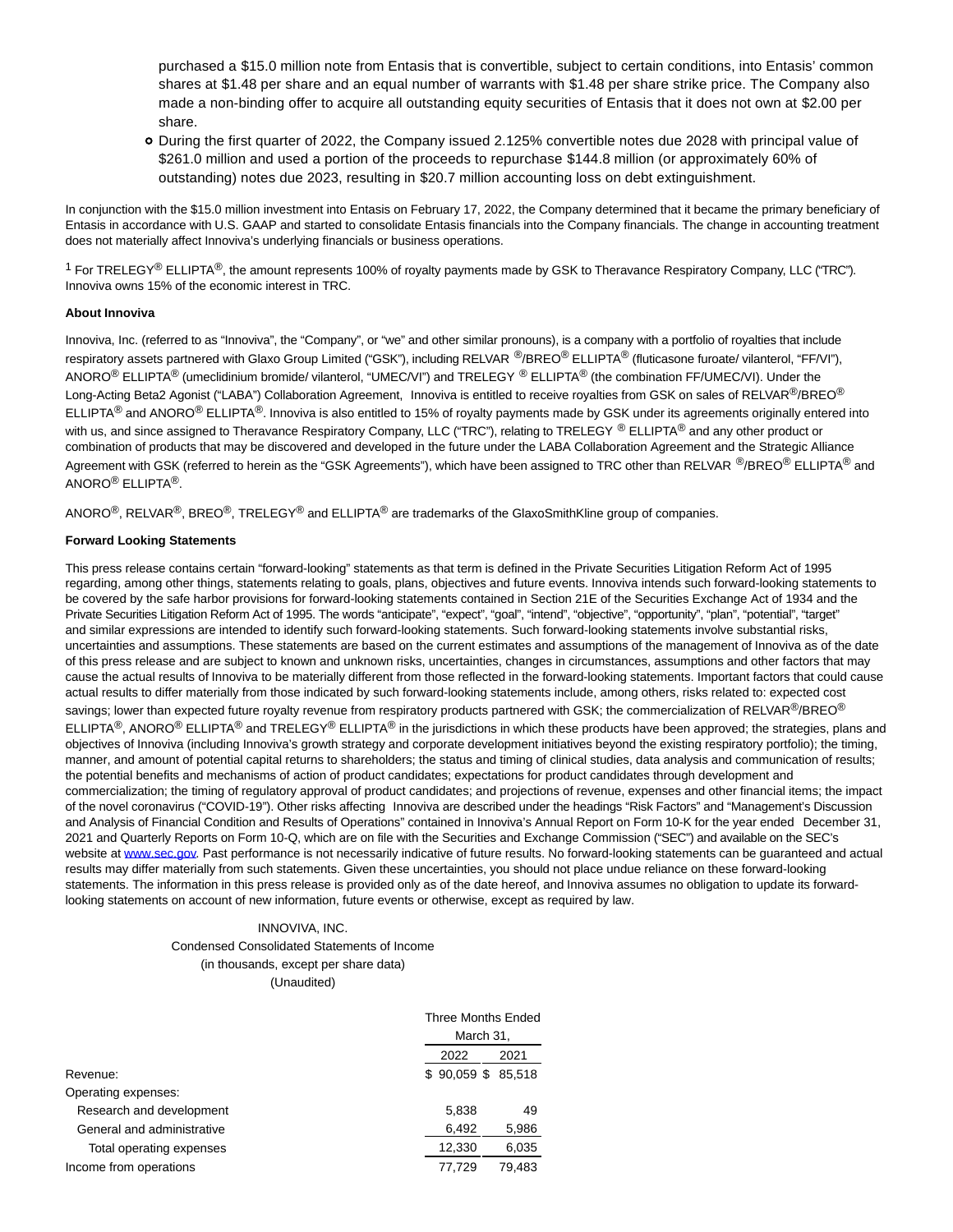| Interest and dividend income                                          |     | 322       | 30      |
|-----------------------------------------------------------------------|-----|-----------|---------|
| Other expense, net                                                    |     | (250)     | (433)   |
| Interest expense                                                      |     | (3,010)   | (4,694) |
| Loss on debt extinguishment                                           |     | (20, 662) |         |
| Changes in fair values of equity and long-term investments            |     | (9, 411)  | 55,045  |
| Income before income taxes                                            |     | 44,718    | 129,431 |
| Income tax expense, net                                               |     | 6,860     | 19,736  |
| Net income                                                            |     | 37,858    | 109,695 |
| Net income attributable to noncontrolling interest                    |     | 22,085    | 15,572  |
| Net income attributable to Innoviva stockholders                      | \$. | 15,773 \$ | 94,123  |
|                                                                       |     |           |         |
| Basic net income per share attributable to Innoviva stockholders \$   |     | $0.23$ \$ | 0.93    |
| Diluted net income per share attributable to Innoviva stockholders \$ |     | $0.20$ \$ | 0.84    |
|                                                                       |     |           |         |
| Shares used to compute basic net income per share                     |     | 69,544    | 101,365 |
| Shares used to compute diluted net income per share                   |     | 93.730    | 113,624 |

(1) Total net revenue from a related party is comprised of the following (in thousands):

|                                                          |   | <b>Three Months Ended</b><br>March 31, |  |          |
|----------------------------------------------------------|---|----------------------------------------|--|----------|
|                                                          |   |                                        |  |          |
|                                                          |   | 2022                                   |  | 2021     |
|                                                          |   | (unaudited)                            |  |          |
| Royalties from a related party                           | S | 93,515 \$                              |  | 88.974   |
| Amortization of capitalized fees paid to a related party |   | (3, 456)                               |  | (3, 456) |
| Royalty revenue from a related party, net                |   | 90.059                                 |  | 85.518   |

# INNOVIVA, INC. Condensed Consolidated Balance Sheets

(in thousands)

|                                               |             | March 31,<br>2022 |     | December 31,<br>2021 |  |  |
|-----------------------------------------------|-------------|-------------------|-----|----------------------|--|--|
|                                               | (unaudited) |                   | (1) |                      |  |  |
| Assets                                        |             |                   |     |                      |  |  |
| Cash and cash equivalents                     | \$          | 216,802 \$        |     | 201,525              |  |  |
| Other current assets                          |             | 101,021           |     | 112,148              |  |  |
| Property and equipment, net                   |             | 191               |     | $12 \overline{ }$    |  |  |
| Equity and long-term investments              |             | 544,437           |     | 483,845              |  |  |
| Capitalized fees paid to a related party, net |             | 107,974           |     | 111,430              |  |  |
| Right of use assets                           |             | 3,794             |     | 97                   |  |  |
| Goodwill                                      |             | 1,844             |     |                      |  |  |
| Intangible assets                             |             | 108,700           |     |                      |  |  |
| Deferred tax assets, net                      |             | 22,398            |     | 17,327               |  |  |
| Other assets                                  |             | 313               |     | 11                   |  |  |
| <b>Total assets</b>                           | \$          | 1,107,474 \$      |     | 926,395              |  |  |
| Liabilities and stockholders' equity          |             |                   |     |                      |  |  |
| Other current liabilities                     | \$          | 11,814 \$         |     | 1,655                |  |  |
| Accrued interest payable                      |             | 1,397             |     | 4,152                |  |  |
| Convertible subordinated notes, due 2023, net |             | 96,016            |     | 240,364              |  |  |
| Convertible senior notes, due 2025, net       |             | 190,063           |     | 154,289              |  |  |
| Convertible senior notes, due 2028, net       |             | 252,668           |     |                      |  |  |
| Lease liabilities, long-term                  |             | 3,299             |     |                      |  |  |
| Innoviva stockholders' equity                 |             | 386,642           |     | 414,743              |  |  |
| Noncontrolling interest                       |             | 165,575           |     | 111,192              |  |  |